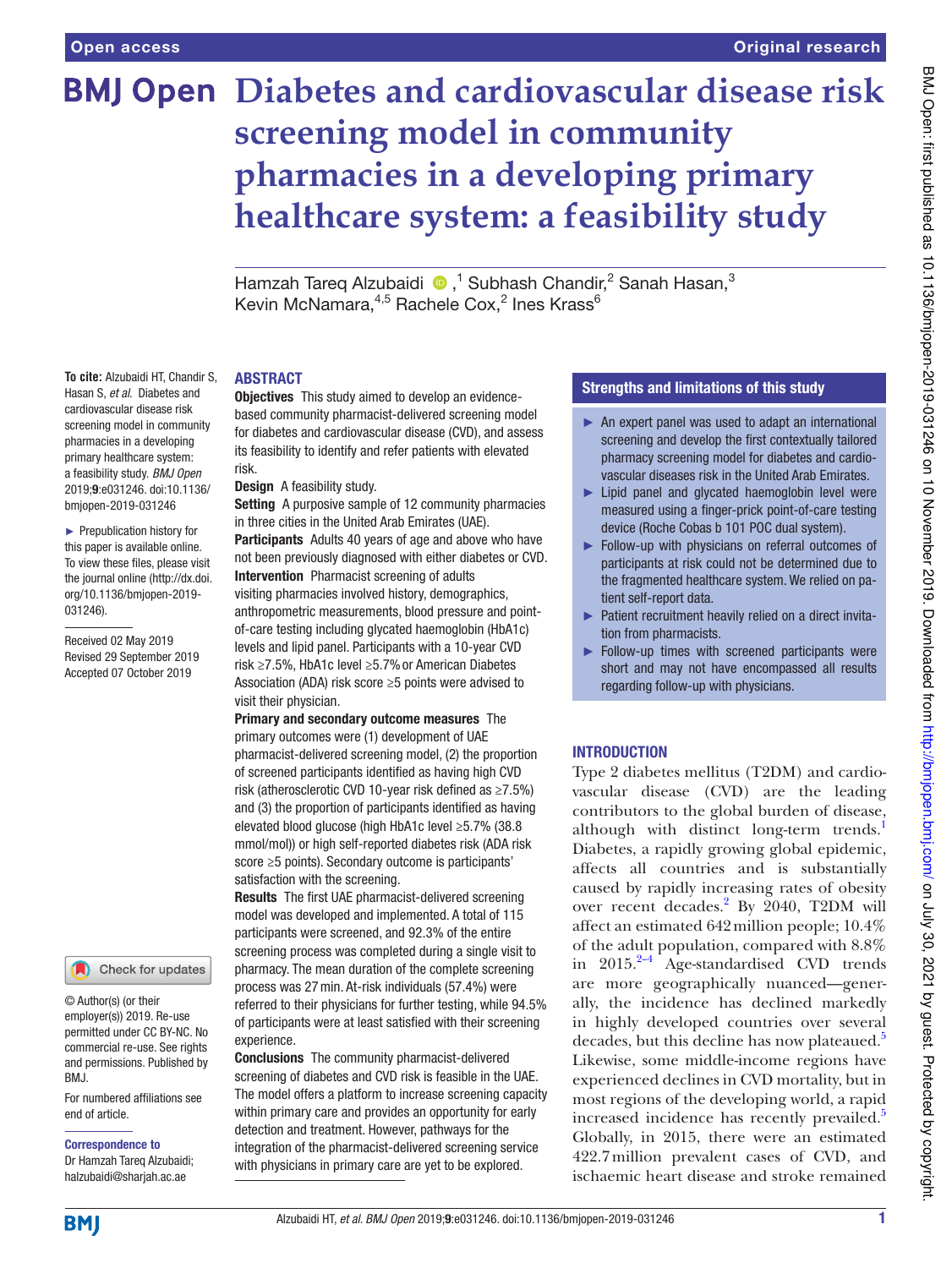the leading causes of death.<sup>5</sup> A combination of an ageing western society and increasing CVD mortality rates in many developing regions has resulted in increasing CVDrelated deaths from 12.6 million in 1990 to 17.9 million in 2015.<sup>5</sup> Both CVD and diabetes represent major public health challenges in all countries. Globally, CVD affects  $32.2\%$  of all persons with T2DM.<sup>6</sup>

An estimated 45.8% (174.8 million) of adult diabetes cases worldwide are undiagnosed, ranging from 24.1% to  $75.1\%$  in different countries.<sup>7</sup> Overall, the prevention and delay of diabetes complications are facilitated by combining early detection of undiagnosed diabetes using population or opportunistic screening approaches with effective prevention interventions.<sup>8-10</sup>

In Arabic- speaking countries, the prevalence of T2DM is at alarming levels with high morbidity and mortality rates.<sup>11</sup> Six Arabic-speaking countries (Kuwait, Lebanon, Qatar, the United Arab Emirates (UAE), Saudi Arabia and Bahrain) lead the world in the prevalence of T2DM, affecting approximately one in five people.<sup>12</sup> There is an urgent need to increase capacity for the detection of diabetes and to reduce its burden in these Arabicspeaking countries. Previous research has identified negative health beliefs, poor health-seeking behaviours and intentional delay in accessing available medical services are commonplace in Arabic-speaking communities, hence the need for proactive and opportunistic population screenings.<sup>13-15</sup>

The feasibility of pharmacist-delivered screening, for a variety of conditions including diabetes and CVD, is well supported by evidence.<sup>16 17</sup> Such screening interventions identified at-risk individuals and increased rates of disease diagnosis, reduced disease risk factors, improved health behaviours, enhanced quality of care and increased patient knowledge and awareness.<sup>18</sup> Community pharmacists have face-to-face contact with around 90% of the population annually and appear to interact regularly with those who have elevated risk of diabetes and CVD, or undiagnosed diabetes.<sup>19</sup> The potential, therefore, exists for pharmacists to improve access to health screening services and promote public health awareness.

In the UAE, a substantial number of people with diabetes and a high prevalence of overweight and obesity are currently thought to remain undiagnosed.<sup>20</sup> There are around 2500 licensed community pharmacies in UAE that are generally open 7 days per week, easily accessible and have an average working day of  $13 \text{ hours}^{21\ 22}$ ; this potentially makes pharmacies an effective setting to offer screening for diabetes and CVD within the primary care system. To our knowledge, no systematic diabetes and CVD screening programme exist in the primary care setting in the UAE, meaning these diseases continue to be undiagnosed precluding the opportunity to initiate early prevention and treatment.

The aim of this study was to test the feasibility of pharmacist- delivered diabetes and CVD risk screening model in the UAE. The specific objectives were to

- BMJ Open: first published as 10.1136/bmjopen-2019-031246 on 10 November 2019. Downloaded from http://bmjopen.bm/ on July 30, 2021 by guest. Protected by copyright BMJ Open: first published as 10.1136/bmjopen-2019-031246 on 10 November 2019. Downloaded from http://bmjopen.bmj.com/ BMJ SMJ SMJ Open: Protected by copyright.
- 1. Develop locally appropriate pharmacist-delivered diabetes and CVD risk screening model for the community pharmacies in UAE.
- 2. Evaluate the feasibility of implementing diabetes and CVD risk screening model in the selected community pharmacies in the UAE.

# **METHODS**

# study design

The study was conducted in three phases: phase I (formative phase) explored development of a suitable model for diabetes screening and CVD risk assessment in community pharmacies in the UAE, phase II (implementation phase) assessed the feasibility of the screening model and phase III (evaluation phase) tested the impact of the screening model.

# Phase I: formative phase

A systematic approach was used to develop the intervention of diabetes and CVD screening. $^{23}$  The formative phase commenced with identifying the needs for diabetes and CVD risk screening programme. After identifying the suitability of community pharmacies for providing screening services, a literature review of pharmacist- delivered screening models was conducted to identify useful and effective approaches to screening. The Australian Cardiovascular Absolute Risk Screening Study (CARS) was considered an appropriate template model to inform the development of the first UAE pharmacy-based screening programme.<sup>24</sup> Two local health professionals were consulted to determine the adaptation of CARS into the local context and acceptability of the proposed protocol prior to presenting the model to an expert panel. In the absence of national guidelines and frameworks regarding risk assessment and management for diabetes and CVD in the UAE, an expert panel forum was tasked to develop a consensus on the proposed screening programme. Prospective panellists were identified through extensive online search; evaluating experts' specialty, experience and research involvement. Shortlisted experts, including two cardiologists, two endocrinologists and two senior clinical pharmacists, were invited to participate in the forum. The Delphi technique was used to help arrive at a consensus on a specific question in one or more rounds—supportive documents were created to aid in voting and to calculate the level of agreement.<sup>25</sup> The Delphi discussion focused on locally appropriate methods for absolute cardiovascular and diabetes risk assessment, including use of absolute CVD risk assessment and other multifactorial risk algorithm cut-offs; selection of screening tools; and risk factor thresholds for physician referrals. The following questions were discussed during the forum:

1. When should the participant's blood pressure (BP) measurement be taken? Moreover, what is the minimum time interval needed between taking the two BP readings?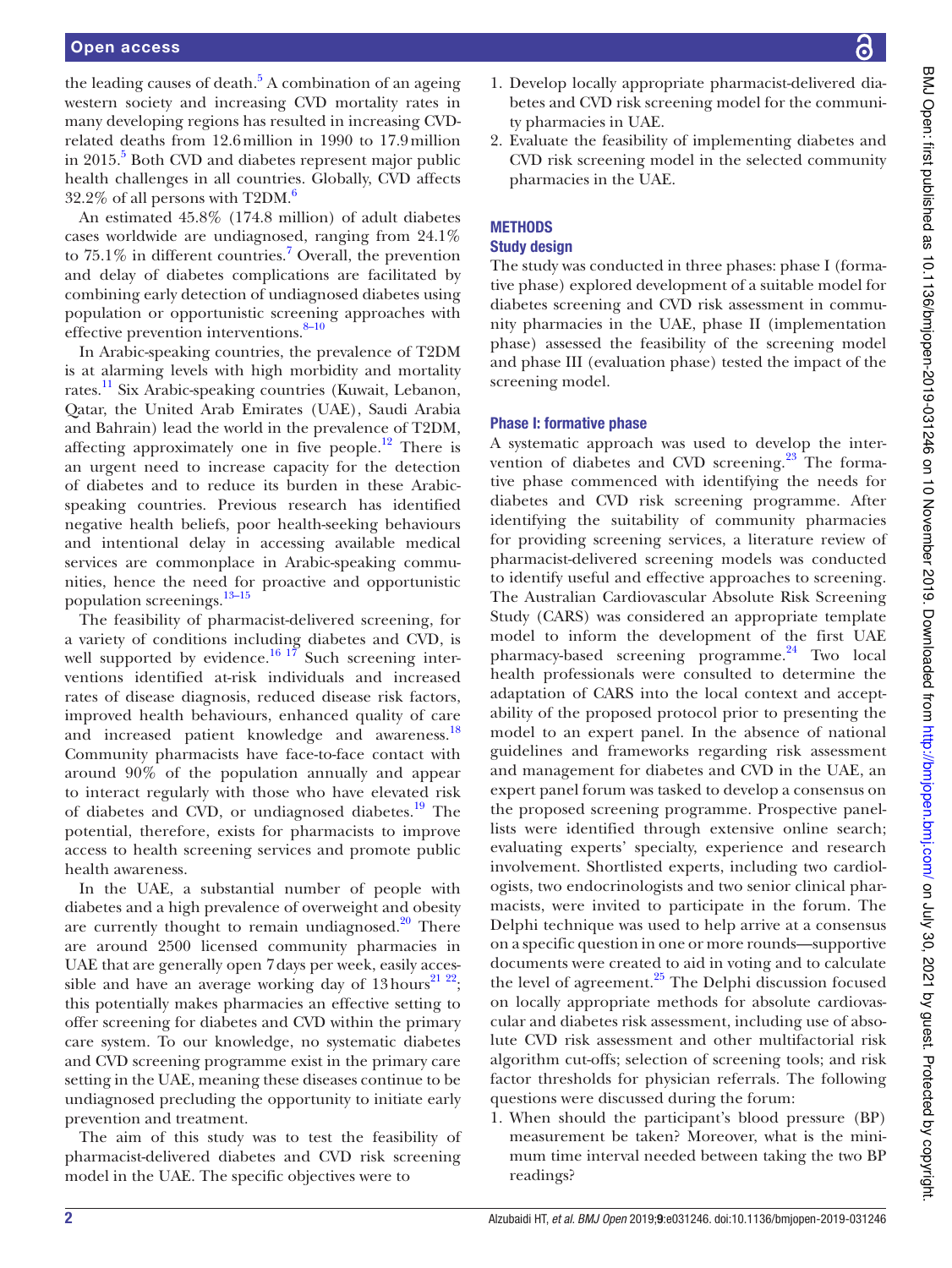- 2. Which tool to use to calculate participants' absolute CVD risk?
- 3. Which method would be most suitable for calculating the participants' absolute CVD risk in the community pharmacy setting?
- 4. Which self-reported tool to use to determine the participants' risk of having T2DM? What absolute CVD risk threshold should be used when deciding to refer a participant to a physician?
- 5. At what glycated haemoglobin (HbA1c) level should a participant be referred to a physician?
- 6. Should at-risk participants who are referred to physicians for further testing be contacted to ask about any lifestyle modifications and outcomes of a visit to a physician? And should the physicians whom the referred participants visited be contacted?

The screening model planning involved the development of resources in supporting pharmacists-delivered screening including training manual, data collection tools and patient follow-up documents. These were developed through a process of co- production in consultation with the international co-researchers who had previous experience in pharmacist-delivered screening services. To ensure local context applicability, study materials were sent to three local community pharmacists for feedback and comments.

# Phase II: implementation phase

Community pharmacists were trained through a faceto-face workshop that lasted for 3 hours on the study protocol, and on how to (1) approach potential participants,  $(2)$  use point-of-care testing devices,  $(3)$  handle refusals to participate, (4) collect data, (5) communicate risk assessment results to participants, (6) engage and refer at-risk individuals to physicians,  $(7)$  counsel participants on required lifestyle changes and (8) respond to participants' questions.

# study setting and participants

A purposive sample of 12 community pharmacies (with necessary infrastructure) in the three emirates of Dubai, Sharjah and Ajman in the UAE was selected. The recruited sites represented chain pharmacies. Study pharmacists were offered a small monetary incentive (AED 23 (equivalent to US\$6)) per screening in appreciation of their time and effort.

# **Recruitment of participants**

Pharmacy-based advertising, including posters and flyers, were used to recruit participants. Individuals were mainly invited directly by the pharmacists to participate based on their judgement of the individual's age. Interested voluntary participants were prescreened by the pharmacists to determine their eligibility. Eligible participants were given written patient information sheet and they signed a consent form.

# Inclusion criteria

► Arabic or English speaking.

Aged between 40 and 74 years. There is no international consensus on the age range for diabetes screening; however, 40 years is recommended in several guidelines and was therefore considered appropriate.

# Exclusion criteria

- ► Previous diagnosis of diabetes or CVD.
- Use of medications for treatment of diabetes, hypertension or any other CVD at the time of screening.
- Pregnancy.
- ► Terminal illness.
- ► Severe mental illness.

# Data collection and risk factor assessment

To document the screening process, participating pharmacists completed brief paper-based records of each screening undertaken. This provided patient risk assessment data, documentation of patient counselling (eg, lifestyle factors assessed, targets specified and criteria for referral to a physician) and logistical information (eg, time taken to conduct screening and counselling, number of visits required, reasons for deviating from suggested screening schedule).

After checking eligibility and obtaining consent, trained pharmacists screened participants with the following measurements:

- ► Anthropometric measurements: weight, height and waist circumference were measured along with body mass index (BMI) calculations.
- ▶ Point-of-care testing: total cholesterol (TC), highdensity lipoprotein (HDL) cholesterol, low-density lipoprotein (LDL) plasma levels and glycated haemoglobin (HbA1c) level were measured using a fingerprick point-of-care testing device (Roche Cobas b 101) POC dual system). Systolic blood pressure (SBP) and diastolic blood pressure (DBP) were measured after participants rested for 5 min using the Omron 1A1B automated blood pressure (BP) monitor. Pharmacists advised participants to seek immediate medical attention if SBP was  $\geq 180$  mm Hg or DBP  $\geq 110$  mm Hg. Pharmacists also reminded at-risk individuals that point-of-care tests may not have the same sensitivity and specificity as laboratory-based equipment, and hence, the need to refer to the medical practice for confirmation.
- CVD risk assessment: projected 10-year atherosclerotic CVD (ASCVD) risk was calculated for each participant.
- Diabetes risk assessment: in addition to HbA1c level, the American Diabetes Association (ADA) T2DM risk questionnaire was completed.
- ► Patient history: detailed sociodemographic information, brief medical history, family history of diabetes, smoking status, physical activity and dietary behaviours. Patients referral and follow-up: participants at high risk, defined as having any of the following: (1) 10-year ASCVD risk ≥7.5%, (2) HbA1c level ≥5.7,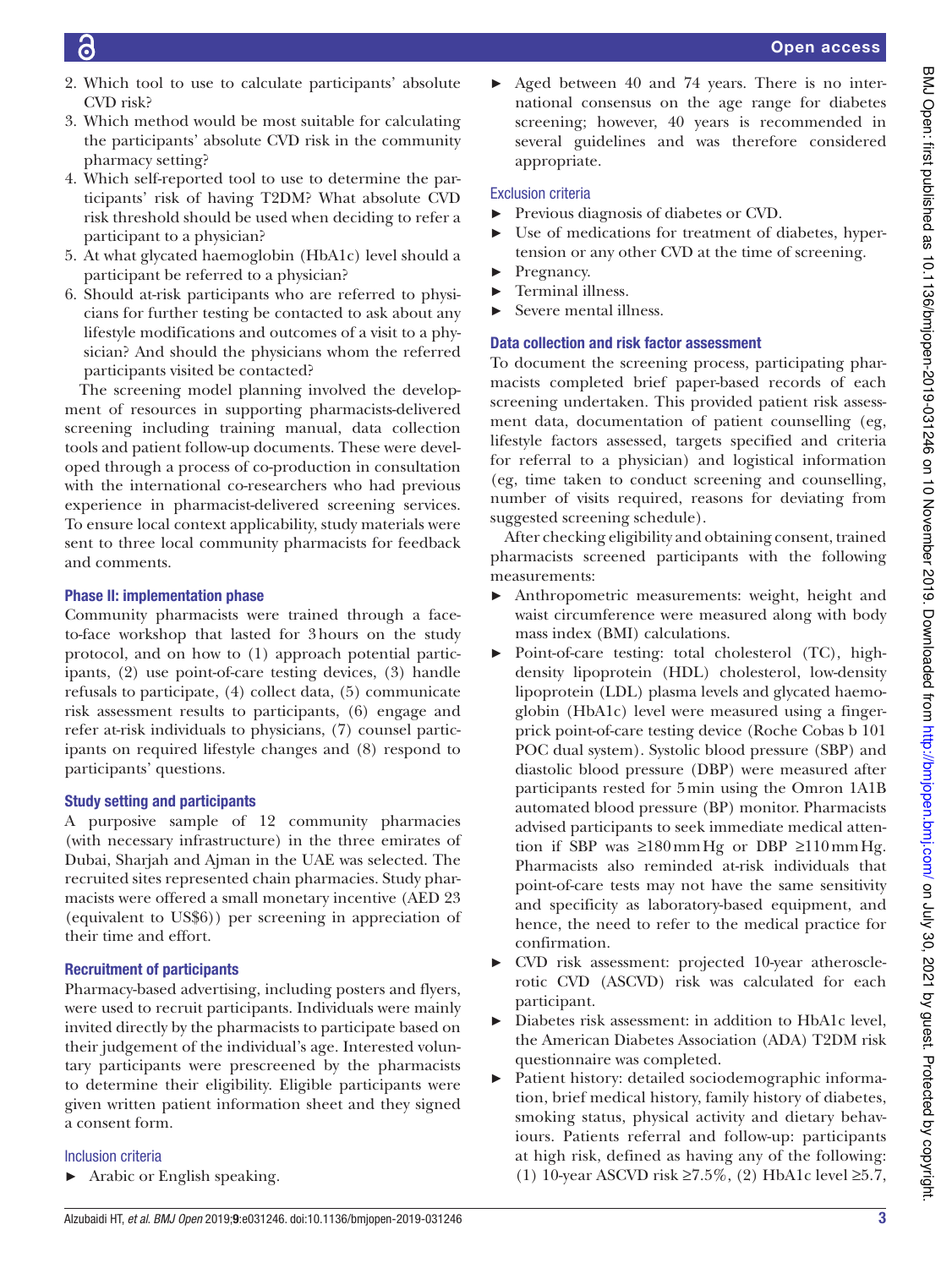(3) ADA T2DM risk questionnaire ≥5 points, were advised to visit their physician. All participants identified, by pharmacists, as at high risk for either CVD or diabetes were given a referral letter summarising pharmacy screening results to the physician for further testing. A rapid phone follow-up of all participants was conducted (within 2 weeks of screening) by a member of the research team to determine participants' satisfaction and experience with the pharmacy screening service. Participants were asked about perceived depth and clarity of pharmacist explanation of diabetes and CVD risk; their satisfaction with the risk assessment and the quality of testing and advice; instructions on the need for further evaluation by a physician; and the perceived length of the screening. They were also asked about their opinion on community pharmacies as a venue of the screening service, whether screening should be routinely provided by community pharmacists, and their willingness to pay for future pharmacistdelivered screening.

The follow-up also included questions about selfreported health status, frequency and pattern of physician visits in the past year. Participants were asked if they had undergone an assessment of lifestyle that affects diabetes and/or CVD risk by any healthcare professional in the past year or whether they were advised of the need to reduce their diabetes or CVD risk. The research team members identified themselves as such to the participants and informed them that their responses would not be communicated to the pharmacists who performed the screening.

#### **Outcomes**

1. Development of UAE pharmacy-based screening model.

A consensus statement from the expert panel detailing the screening processes, cut-off points/levels and referral mechanisms to physicians, all suited to the community pharmacy context in the UAE.

2. Feasibility assessment.

- a. The proportion of screened participants identified as having high CVD risk (ASCVD 10-year risk defined as ≥7.5% as determined by the expert panel, see the Consensus statement on screening intervention section).
- b. The proportion of participants identified as having elevated blood glucose (high A1c level >6.5% (48mmol/ mol)) or high self-reported diabetes risk (T2DM risk questionnaire score ≥5 points—as determined by the expert panel, see the Consensus statement on screening intervention section).
- c. Participants' acceptability and satisfaction with the pharmacist- delivered screening.

#### Patient and public involvement

We did not involve patients or the public in our work.

# Data analysis

The data were entered into Microsoft Access and 10% of participant files were randomly selected for validation. Stata V.14 (StataCorp, College Station, Texas, USA) was used for data analysis. $26$  Normally distributed continuous variables were described using means and SD (such as participants' age, visits to physicians and nutritional habits). Categorical variables were described using counts and frequencies (such as demographic data, BMI (grouped) and medical history). The  $\chi^2$  test was used to test differences in risk factors by age and gender. A p value of <0.05 was considered statistically significant.

# **RESULTS**

#### Consensus statement on screening intervention

The expert panel reached a consensus on the use of absolute risk assessment and other multifactorial risk algorithm cut- offs, screening tools and risk factor thresholds. Panel members unanimously agreed on taking two seated measurements of BP after a 5 min rest and separated by 2 min. If the two SBP and DBP readings differed by  $\geq 10$  mm Hg or  $\geq 6$  mm Hg, respectively, a third measurement would be needed, and the two closest readings would be used to calculate mean BP. Regarding the calculation of 10-year ASCVD risk score, the American College of Cardiology/American Heart Association (ACC/AHA) pooled cohort equations CVD risk calculator should be used. Participants having a 10-year risk ≥7.5% were classified as high risk and had to be referred to a physician for further testing. The official ASCVD Risk Estimator Plus smartphone application with off-line feature was deemed most feasible to perform the calculation. Other criteria that independently necessitated referral to a physician were an HbA1c level exceeding 5.7% (pre-diabetes) or a score above five points on the ADA questionnaire to measure the risk of T2DM.

Regarding the determination of uptake of referral and physician action on the results of the screening, the panellists identified the impracticality of contacting physician's offices; instead, it was agreed that uptake of referral and physician action would be best reported by participants themselves during follow-up calls. Clinical training manual and implementation resources were developed to ensure systematic approaches for the execution of pharmacist- delivered screening and to minimise variability among participating pharmacists. Data collection tools and consent forms were adapted from the CARS project. Figure 1 illustrates the final screening model.

#### sociodemographic and health characteristics

From 15 December 2017 to 8 May 2018, 120 consenting participants were screened for CVD and T2DM from the population visiting the 12 participating community pharmacies (which had sufficient/appropriate space to accommodate the screening service, and had high volume and variability in clientele). Five participants were excluded for not meeting the study criteria. Sociodemographic and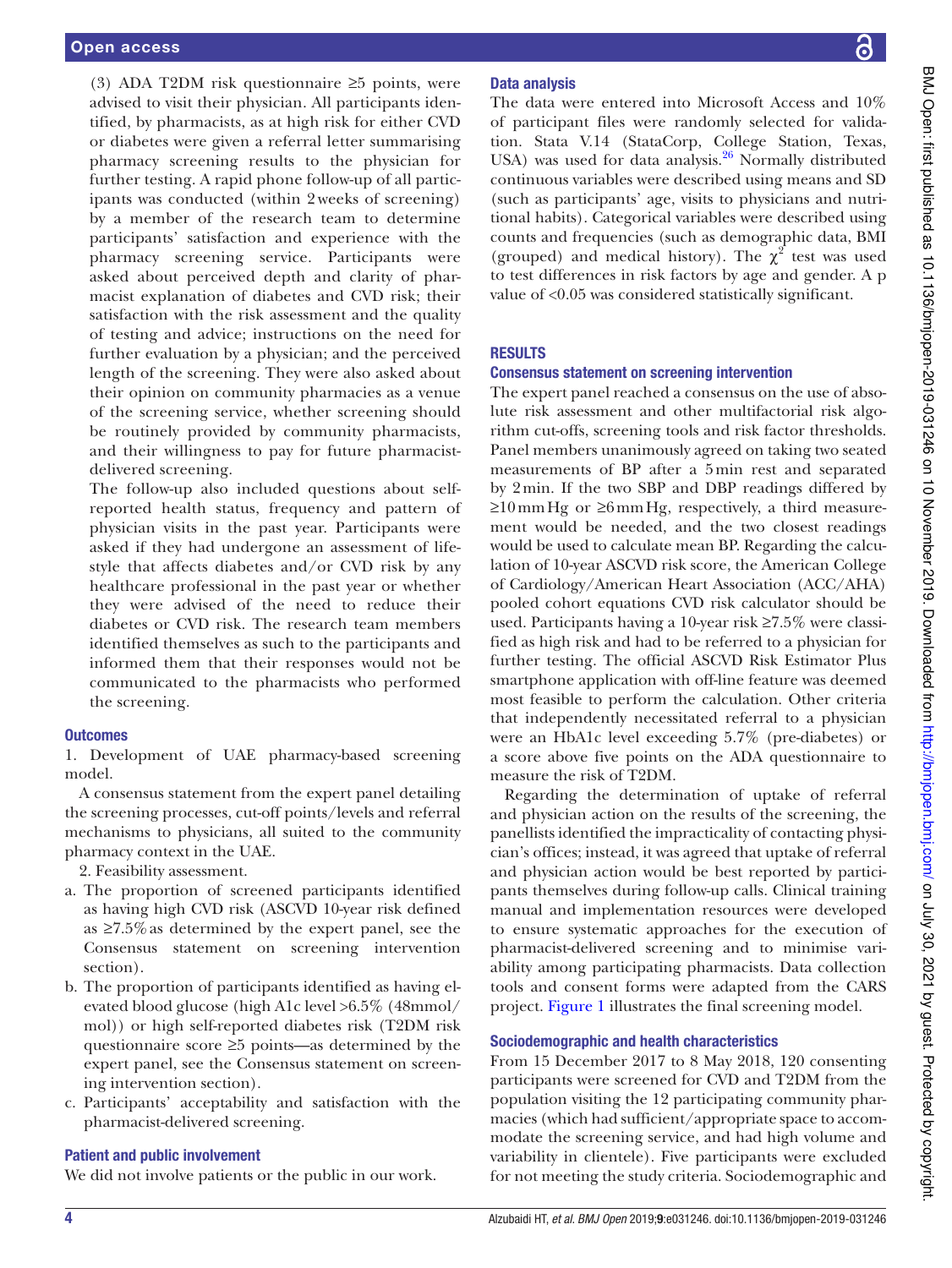



Figure 1 Pharmacy screening model in the United Arab Emirates (UAE). ADA, American Diabetes Association; ASCVD, atherosclerotic cardiovascular disease; CVD, cardiovascular disease; HbA1c, glycated haemoglobin.

health characteristics of the 115 screened participants are summarised in table 1. Gender representation was almost equal, with most participants having been born in Syria and Egypt. When participants were asked about their present state of health, 32% reported being 'excellent'. On average, participants visited a physician three times a year. Twenty-four per cent of participants reported having regular physicians, while 18.6% had regular clinic but visited different physicians, and 38.6% visited different clinics. In the past 12 months, only 6.4% reported undertaking a detailed examination of lifestyle factors by a health professional.

#### Implementation fidelity

Of the screened participants, 57.4% were identified as high risk for diabetes and/or CVD. After each screening encounter, pharmacists completed a checklist that documented the screening process (table 2). Most participants (91.7%) were screened immediately following their recruitment and the signing of informed consent, and the remainder were given appointments for a later time. In the majority of cases (92.3%), the entire screening process was completed during a single visit to the pharmacy.

A total of 12 participants did not undergo a complete assessment as per the screening protocol. A full lipid profile was not obtained in four cases, and four other participants did not obtain an HbA1c measurement. Furthermore, pharmacists did not perform a waist circumference measurement for three participants and BP measurement for one participant. Pharmacists documented the reasons for incomplete assessments for these 10 participants: a technical error in the POC device

| Table 1 Demographic and health characteristics (n=115)                                                                         |                |        |
|--------------------------------------------------------------------------------------------------------------------------------|----------------|--------|
| <b>Characteristic</b>                                                                                                          | N              | (%)    |
| Gender                                                                                                                         |                |        |
| Female                                                                                                                         | 60             | (52.1) |
| Age (years)                                                                                                                    |                |        |
| Mean±SD                                                                                                                        | 47.23          | ±7.3   |
| <b>Nationality</b>                                                                                                             |                |        |
| Syria                                                                                                                          | 32             | (27.8) |
| Egypt                                                                                                                          | 23             | (20.0) |
| India                                                                                                                          | 11             | (9.5)  |
| Jordan                                                                                                                         | $\overline{7}$ | (6.0)  |
| Pakistan                                                                                                                       | 7              | (6.0)  |
| Other                                                                                                                          | 35             | (30.4) |
| <b>Education</b>                                                                                                               |                |        |
| Not educated                                                                                                                   | $\overline{2}$ | (1.7)  |
| Primary/middle school                                                                                                          | 15             | (13.0) |
| <b>High school</b>                                                                                                             | 37             | (36.2) |
| University                                                                                                                     | 50             | (43.4) |
| <b>Marital status</b>                                                                                                          |                |        |
| Married                                                                                                                        | 103            | (89.5) |
| Single                                                                                                                         | 8              | (6.9)  |
| <b>Divorced</b>                                                                                                                | 3              | (2.6)  |
| Widowed                                                                                                                        | 1              | (0.8)  |
| <b>Employment</b>                                                                                                              |                |        |
| Full-time                                                                                                                      | 67             | (63.2) |
| Part-time                                                                                                                      | 6              | (5.6)  |
| <b>Home duties</b>                                                                                                             | 25             | (23.5) |
| Other                                                                                                                          | 17             | (14.7) |
| Self-reported health status*                                                                                                   |                |        |
| Excellent                                                                                                                      | 24             | (32.0) |
| Good                                                                                                                           | 41             | (54.6) |
| Average                                                                                                                        | 10             | (13.3) |
| No. of visits to a physician in the<br>past year*                                                                              |                |        |
| $Mean \pm SD$                                                                                                                  | 3.05           | ±4.1   |
| <b>Patterns of physician use</b>                                                                                               |                |        |
| Have a regular physician                                                                                                       | 18             | (24.0) |
| Have a regular clinic but often see<br>different physicians                                                                    | 14             | (18.6) |
| Visit different physician clinics                                                                                              | 29             | (38.6) |
| Rarely or never visit a physician                                                                                              | 14             | (18.6) |
| Source of advice to reduce risk of<br>diabetes and CVD risk in the past<br>12 months (apart from pharmacy<br>screening visit)* |                |        |
| A physician                                                                                                                    | 13             | (17.5) |
| A dietitian                                                                                                                    | 1              | (1.3)  |
| A specialist physician                                                                                                         | 5              | (6.7)  |
|                                                                                                                                |                |        |

**Continued**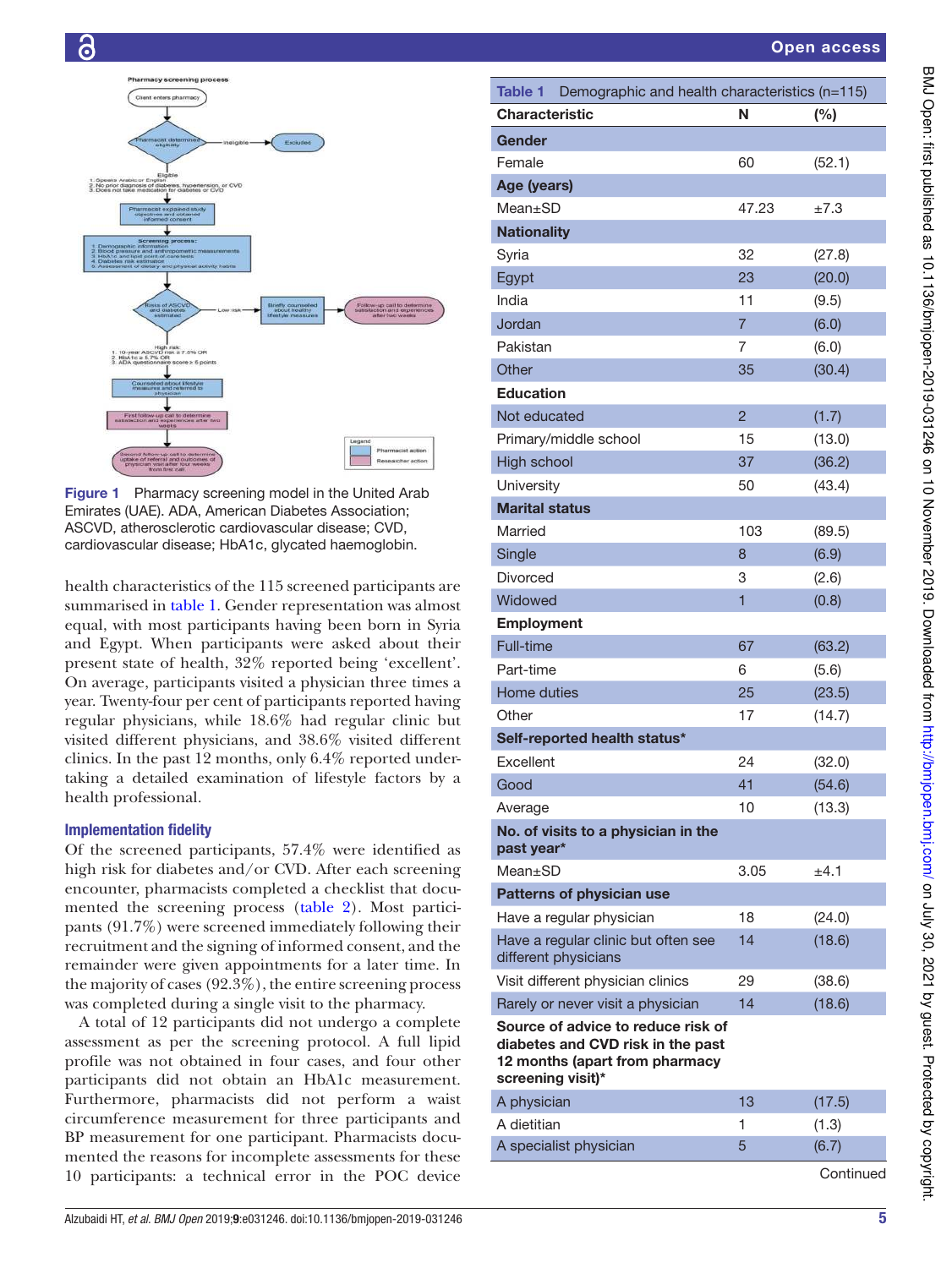| <b>Table 1</b> Continued                                                                                                               |   |        |
|----------------------------------------------------------------------------------------------------------------------------------------|---|--------|
| <b>Characteristic</b>                                                                                                                  | N | (%)    |
| A pharmacist                                                                                                                           | 2 | (2.7)  |
| Others practitioners                                                                                                                   | 9 | (12.1) |
| A family member                                                                                                                        | 7 | (9.4)  |
| <b>Examination of lifestyle factors</b><br>that affect diabetes and CVD risk<br>by a health professional during<br>the past 12 months* | 7 | (6.4)  |

\*Number of participants is 75 (first follow- up phone call). CVD, cardiovascular disease.

prevented the measurement in nine cases, and the participant objected to the measurement in one case. Assessments of diabetes risk as per the ADA questionnaire, dietary habits and physical activity habits were completed for all participants. On average, assessment and testing took 27±9.4 min.

In all cases where pharmacists documented postassessment counselling, pharmacists explained the meaning of participants' ASCVD and ADA questionnaire risk scores and the targets for suboptimal blood test results. HbA1c test results were explained to 96.3% of participants. Regarding lifestyle behaviours, the pharmacists documented counselling 85.8% and 81.1% of participants about healthy diet and physical activity, respectively. Finally, pharmacists reported informing 87.9% of participants of the need for confirmatory testing at the physician's office. Pharmacists reported that post-assessment counselling lasted 11.6±6.5 min on average.

# uptake of referral

A total of  $71$  (61.7%) at-risk individuals were referred to their physicians for further testing; 37 participants  $(52.1\%)$  completed the second follow-up survey to determine uptake of referral (table 3). Only nine of these participants (24.3%) had visited their physician following the screening, 29.7% had not visited their physician yet but intended to do so. Conversely, 43.2% did not visit their physician and made no such plans (table 3).

Five participants told their physicians about the pharmacy screening results; four of the five cases reported that physicians took the results seriously. Physicians ordered follow-up tests for  $77.7\%$  of the participants, including TC and blood sugar levels (57.1% each), HDL levels and BP (42.8% each).

When asked about lifestyle changes that participants adopted following the screening, 63.1% reported improved diet, 57.8% attempted to lose weight and 40% started new medications since the screening (table 3).

# Participants' experiences, feedback and satisfaction with the screening service

All participants were contacted by telephone to determine their experiences and satisfaction with the pharmacy screening service (table 4). A total of 75 participants Table 2 Pharmacist-documented components of screening

| model completed (n=112)                                        |                |           |
|----------------------------------------------------------------|----------------|-----------|
| <b>Component of screening model</b>                            | Ν              | (%)       |
| <b>Timing of screening</b>                                     |                |           |
| Immediately following recruitment                              | 100            | (91.7)    |
| By appointment on same day                                     | 3              | (2.8)     |
| By appointment on another day                                  | 6              | (5.5)     |
| No. of visits needed to complete<br>screening                  |                |           |
| One visit                                                      | 103            | (92.3)    |
| <b>Two visits</b>                                              | 4              | (3.7)     |
| <b>Assessments and measurements</b><br>completed               |                |           |
| Anthropometric measurements                                    | 110            | (100.0)   |
| Diabetes risk assessment                                       | 111            | (100.0)   |
| <b>ASCVD risk score calculation</b>                            | 110            | (100.0)   |
| Dietary habits assessment                                      | 111            | (100.0)   |
| Physical activity habits assessment                            | 111            | (100.0)   |
| <b>Tests and measurements not</b><br>completed                 |                |           |
| Lipid profile                                                  | $\overline{4}$ | (33.3)    |
| HbA <sub>1</sub> c                                             | 4              | (33.3)    |
| Waist circumference                                            | 3              | (25.0)    |
| <b>Blood pressure</b>                                          | 1              | (8.33)    |
| Reason for not completing test/<br>measurement                 |                |           |
| Technical error in device                                      | 9              | (90.0)    |
| Participant objection*                                         | 1              | (10.0)    |
| Assessment, testing and<br>measurement duration                |                |           |
| Mean duration±SD (min)                                         | $27.0 + 9.4$   |           |
| $10 - 20$                                                      | 34             | (30.9)    |
| $21 - 30$                                                      | 53             | (48.2)    |
| $31 - 40$                                                      | 19             | (17.3)    |
| Over <sub>40</sub>                                             | 4              | (3.6)     |
| <b>Post-assessment counselling</b>                             |                |           |
| ASCVD risk score interpretation                                | 110            | (100.0)   |
| ADA questionnaire score<br>interpretation                      | 107            | (100.0)   |
| HbA1c result interpretation†                                   | 79             | (96.3)    |
| Guideline targets for suboptimal blood 107<br>test results     |                | (100.0)   |
| Lifestyle behaviours (top two<br>covered aspects)              |                |           |
| Dietary behaviours                                             | 91             | (85.8)    |
| Physical activity                                              | 86             | (81.1)    |
| Need for further/confirmatory testing<br>at physician's office | 87             | (87.9)    |
| <b>Post-assessment counselling</b><br>duration                 |                |           |
|                                                                |                | Continued |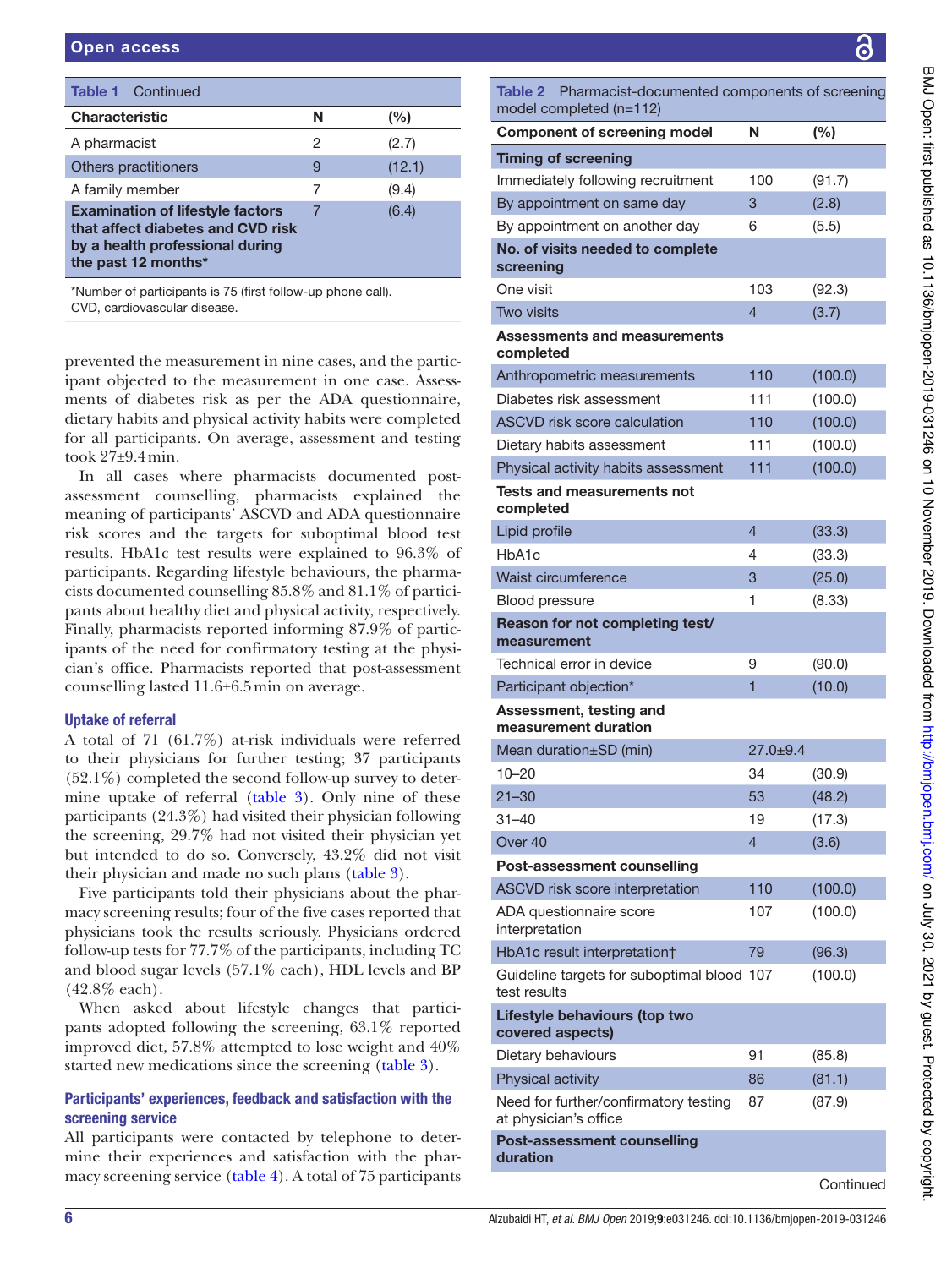| Table 2<br>Continued                |                |        | Outcomes of at-risk participants' referral (n=37)<br>Table 3                       |        |
|-------------------------------------|----------------|--------|------------------------------------------------------------------------------------|--------|
| <b>Component of screening model</b> | N              | (%)    |                                                                                    | (%)    |
| Mean duration $\pm SD$ (min)        | $11.6 \pm 6.5$ |        | Participants completed uptake of referral<br>37<br>follow-up                       | (52.1) |
| $1 - 10$                            | 39             | (33.9) |                                                                                    |        |
| $11 - 20$                           | 36             | (31.3) | Participants visited a doctor to discuss<br>pharmacist-delivered screening results | (24.3) |
| $21 - 30$                           | 3              | (2.6)  | Visited doctor straight away                                                       | (16.2  |
| Not reported                        | 37             | (32.2) |                                                                                    |        |
|                                     |                |        | Made some changes and went to doctor later 1                                       | (2.7)  |

\*One participant objected to waist circumference measurement. †Documentation was missing for 30 participants. ADA, American Diabetes Association; ASCVD, atherosclerotic

cardiovascular disease; HbA1c, glycated haemoglobin.

completed the follow-up survey  $(65.2\%)$ . In 68% of the cases, the pharmacist-initiated the conversation about the screening service. Other participants reported learning about the service from personal acquaintances (17.3%) and social media (10.7%).

Almost all participants reported that the pharmacists' explanation of their risk of developing diabetes or CVD were either 'very clear' or 'clear enough' and that pharmacists explained the various lifestyle causes of increased CVD or diabetes risk 'very comprehensively' or 'discussed several issues'.

At the conclusion of the screening, 94.5% of participants reported that pharmacists made sure participants understood all key points, and 89.3% indicated that pharmacists provided participants with a written screening report.

Most participants (94.5%) reported either being 'satisfied' or 'very satisfied' with the risk assessment undertaken by the pharmacists and the quality of the pharmacists' advice.

Eighty-six per cent of participants thought pharmacies are good venues for conducting screening tests, and 86.6% thought pharmacists should routinely provide CVD and diabetes risk screening. Most participants (82.7%) indicated they would be willing to pay for pharmacistdelivered screening services should it be provided in the future (table 3).

#### **DISCUSSION**

This study is the first in an Arabic-speaking country (UAE) to assess the feasibility and performance of an evidencebased pharmacist- delivered screening programme for T2DM and CVD. The screening model, adapted from the CARS model with the advice of local experts, was successfully implemented in community pharmacies and resulted in the identification and referral of at-risk individuals. $^{24}$ 

The proportion of screened participants identified with high diabetes or CVD risk in this study was higher compared with reported rates in the international pharmacy screening literature. This could be partially explained by the higher prevalence of diabetes and CVD in the UAE.<sup>20 27</sup> The high referral rate  $(61.7%)$  in this

| Table 3<br>Outcomes of at-risk participants' referral (n=37)                       |                |        |  |
|------------------------------------------------------------------------------------|----------------|--------|--|
|                                                                                    | N              | (%)    |  |
| Participants completed uptake of referral<br>follow-up                             | 37             | (52.1) |  |
| Participants visited a doctor to discuss<br>pharmacist-delivered screening results | 9              | (24.3) |  |
| Visited doctor straight away                                                       | 6              | (16.2) |  |
| Made some changes and went to doctor later                                         | 1              | (2.7)  |  |
| Discussed results at routine visit                                                 | $\overline{2}$ | (5.4)  |  |
| Participants who did not visit a doctor                                            | 28             | (75.6) |  |
| Have not visited doctor yet but intend to                                          | 11             | (29.7) |  |
| Did not think it was necessary                                                     | 1              | (2.7)  |  |
| Have not visited doctor yet and made no<br>plans                                   | 16             | (43.2) |  |
| Physician knew about pharmacy screening                                            | 5              | (55.5) |  |
| Referral letter given to the doctor                                                | $\overline{2}$ | (40.0) |  |
| Told doctor about pharmacy screening                                               | 3              | (60.0) |  |
| Doctor treated the results of pharmacy<br>screening seriously                      | $\overline{4}$ | (80.0) |  |
| Follow-up tests were undertaken by the<br>physician                                | 7              | (77.7) |  |
| <b>Blood pressure</b>                                                              | 3              | (42.8) |  |
| Total cholesterol                                                                  | 4              | (57.1) |  |
| <b>HDL</b> cholesterol                                                             | 3              | (42.8) |  |
| Blood sugar level                                                                  | 4              | (57.1) |  |
| Waist                                                                              | 1              | (14.2) |  |
| Weight                                                                             | 2              | (28.5) |  |
| Other                                                                              | $\overline{4}$ | (44.4) |  |
| Lifestyle changes since screening                                                  |                |        |  |
| Increased regular exercise                                                         | 7              | (36.8) |  |
| Attempted to lose weight                                                           | 11             | (57.8) |  |
| Improved diet                                                                      | 12             | (63.1) |  |
| Started new medications                                                            | 4              | (40.0) |  |

HDL, high-density lipoprotein.

study is consistent with the recent trend towards higher rates of referral.<sup>17</sup> Without systematic diabetes and CVD screening programme in the primary care setting in the UAE, lack of universal healthcare coverage, all in tandem with poor health-seeking behaviour and the delay in access to medical services these conditions are likely to continue to be undiagnosed. The potential, therefore, exists for community pharmacists who have regular contact with the population to improve access to health screening services and promote public health awareness.

Several pharmacy and pharmacist-level factors at selected pharmacies contributed to the success of implementing pharmacist-delivered screening, these include (1) the necessary infrastructure (such as sufficient/appropriate space) to accommodate the screening service, (2) motivation of the pharmacist to learn about and perform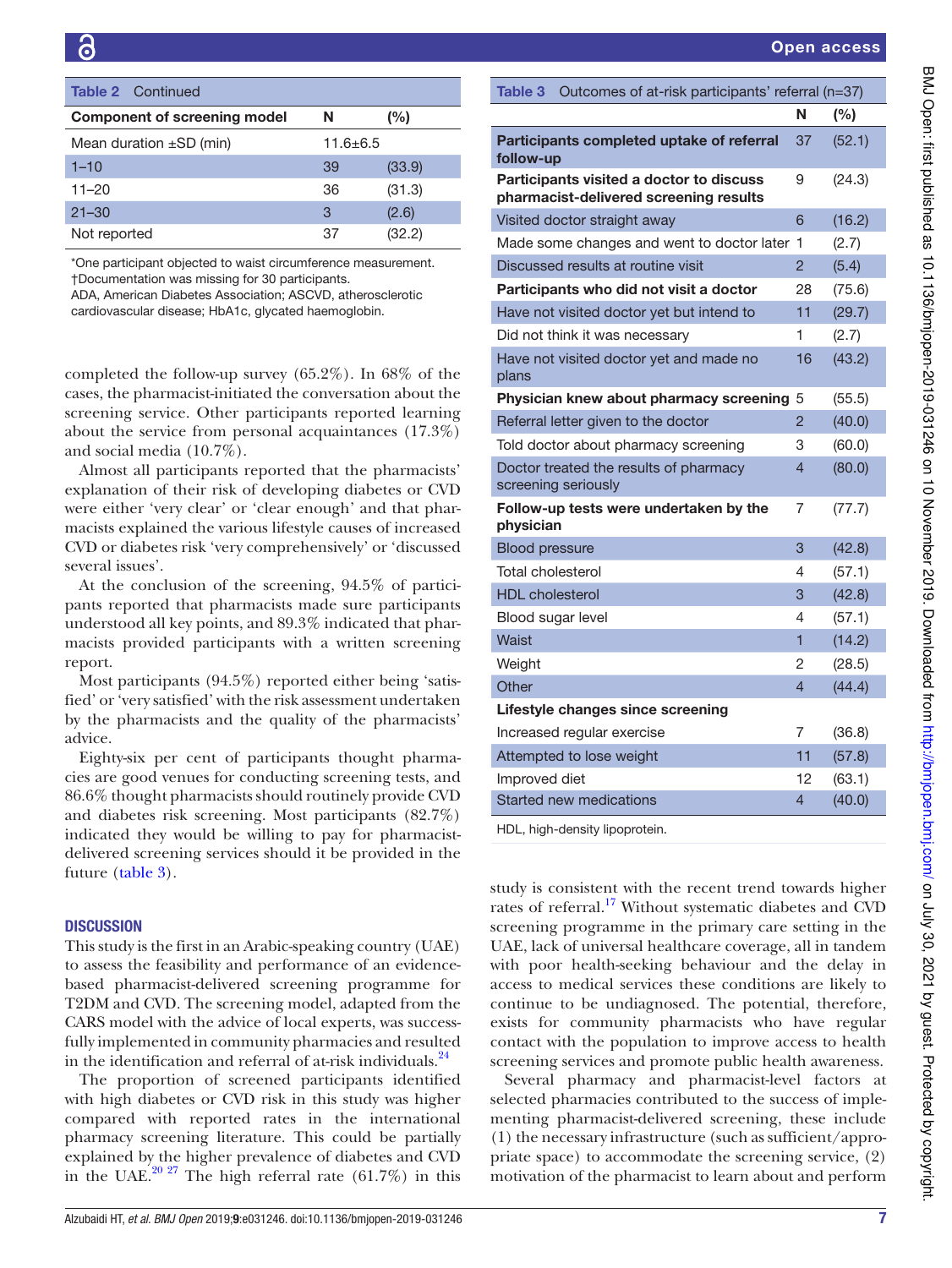| Table 4                                                                  | Participants' experiences, feedback and satisfaction with screening (n=75) |                |        |
|--------------------------------------------------------------------------|----------------------------------------------------------------------------|----------------|--------|
|                                                                          |                                                                            | N              | (%)    |
| Experience and feedback on pharmacist-<br>delivered screening            |                                                                            |                |        |
| Person who initiated the conversation about                              | Another participant in the project                                         | $\mathbf{1}$   | (1.3)  |
| screening between participant and pharmacist                             | Pharmacist                                                                 | 51             | (68.0) |
|                                                                          | Pharmacy staff                                                             | 2              | (2.7)  |
|                                                                          | Acquaintance                                                               | 13             | (17.3) |
|                                                                          | Social media                                                               | 8              | (10.7) |
| Clarity of pharmacist's explanation of risk of                           | Very clear                                                                 | 59             | (78.7) |
| developing diabetes and CVD                                              | Clear enough                                                               | 14             | (18.7) |
|                                                                          | Some parts clear                                                           | 1              | (1.3)  |
|                                                                          | Generally unclear                                                          | $\mathbf{1}$   | (1.3)  |
| Depth of pharmacist's exploration of possible                            | Very comprehensive                                                         | 57             | (76.0) |
| lifestyle causes of increased diabetes and<br><b>CVD</b> risks           | Discussed several issues                                                   | 13             | (17.3) |
|                                                                          | Discussed only one issue                                                   | $\overline{7}$ | (9.3)  |
| Steps undertaken following screening                                     | The pharmacist provided you with a written report of your<br>results       | 67             | (89.3) |
|                                                                          | The pharmacist made sure that you understood everything                    | 69             | (94.5) |
|                                                                          | The pharmacist clearly stated when the physician follow-up<br>was required | 24             | (33.8) |
| Quality of the testing carried out in pharmacy                           | Excellent                                                                  | 53             | (70.7) |
|                                                                          | Above average                                                              | 12             | (16.0) |
|                                                                          | Average                                                                    | 6              | (8.0)  |
|                                                                          | Slightly below average                                                     | 4              | (5.3)  |
| Perceived length of the diabetes and CVD risk                            | Much too long                                                              | 2              | (2.7)  |
| screening process                                                        | A little long                                                              | 12             | (16.0) |
|                                                                          | About right                                                                | 58             | (77.3) |
|                                                                          | A little short                                                             | 3              | (4.0)  |
| Satisfaction with the pharmacist-delivered screening                     |                                                                            |                |        |
| Satisfaction with health risk assessment                                 | Very satisfied                                                             | 43             | (58.9) |
|                                                                          | Satisfied                                                                  | 26             | (35.6) |
|                                                                          | Average                                                                    | 3              | (4.1)  |
|                                                                          | <b>Dissatisfied</b>                                                        | 1              | (1.4)  |
| Satisfaction with the quality of advice provided Very satisfied          |                                                                            | 40             | (54.1) |
| in the pharmacy                                                          | Satisfied                                                                  | 27             | (36.5) |
|                                                                          | Average                                                                    | 5              | (6.8)  |
|                                                                          | <b>Dissatisfied</b>                                                        | 2              | (2.7)  |
| Willingness to pay for the future pharmacist-delivered screening service |                                                                            |                |        |
| Yes                                                                      |                                                                            | 60             | (80.0) |
| Acceptable amount to be paid                                             | $\leq$ 50 AED ( $\leq$ USD 13.6*)                                          | 34             | (56.7) |
|                                                                          | 51-100 AED (USD 13.6-27.2*)                                                | 19             | (31.7) |
|                                                                          | 101-150 AED (USD 27.2-48.8*)                                               | 6              | (10.0) |
|                                                                          | >150 AED (>USD 48.8*)                                                      | 1              | (1.7)  |
| Reasons for unwillingness to pay for future                              | Cannot afford it                                                           | $\overline{c}$ | (14.3) |
| pharmacist-delivered screening service                                   | Does not think it is worth it                                              | 3              | (21.4) |
|                                                                          | Thinks it should be free                                                   | 3              | (21.4) |
|                                                                          | Other                                                                      | 6              | (42.9) |
| CVD, cardiovascular disease.                                             |                                                                            |                |        |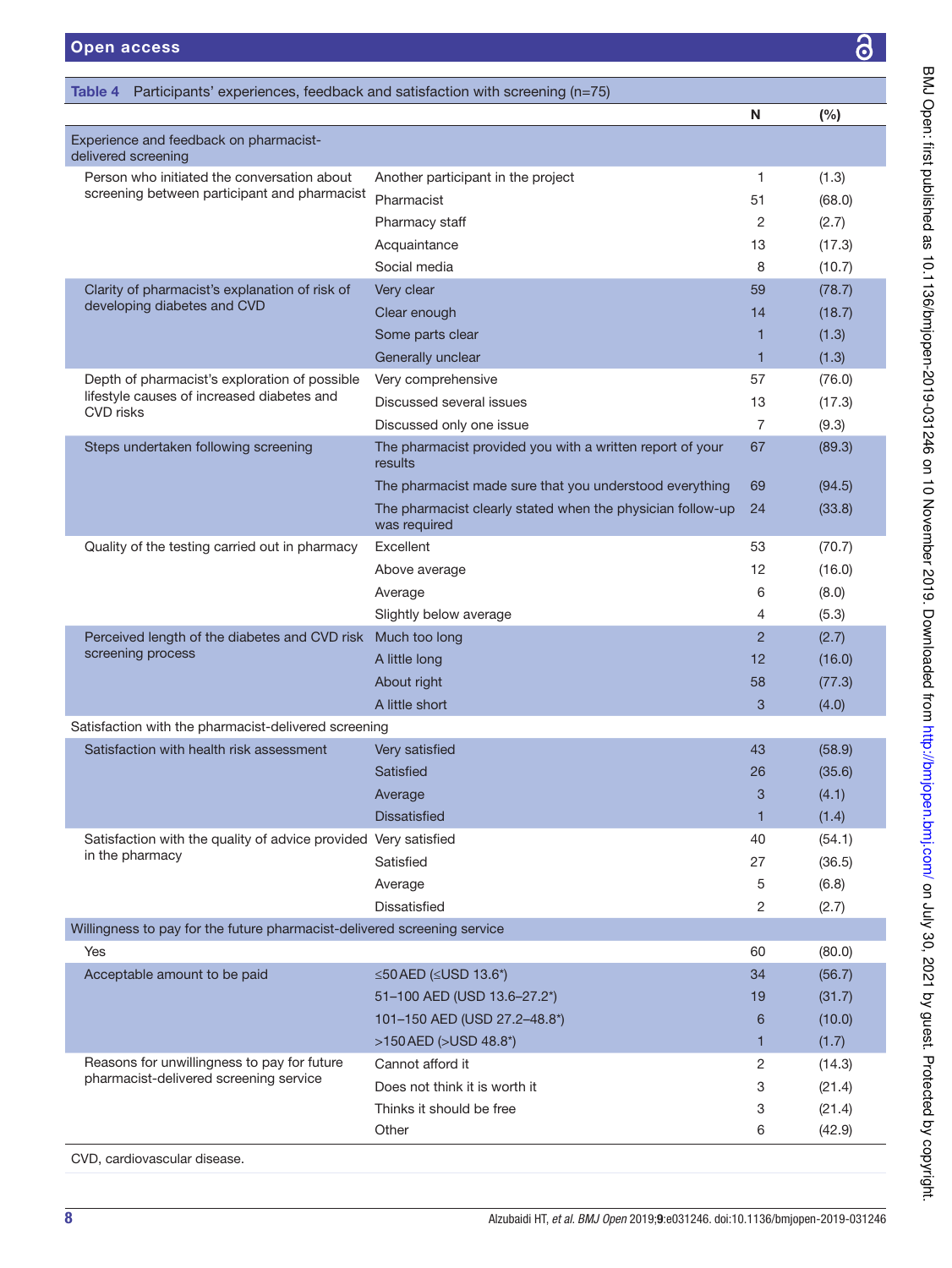the screening and (3) the high volume and variability in clientele.

The purposive sampling of community pharmacies and the exploratory study design might have limited the generalisability of study results. However, equally, it could be argued that the somewhat driven community pharmacists in this study would have been representative of the expected pharmacists in future programme roll-out. The study was designed to demonstrate the feasibility of pharmacist- delivered screening and to understand how implementation support and processes might have been optimised to enable such a health service. Follow- up with physicians on pharmacist-delivered screening was not carried out as per the expert panel advice due to the complexity of access to physician services and different health coverage/schemes, lack of integration and communication between services provided at the government and private institutions, the current lack of integration of pharmacy services with other healthcare services and the scattered primary care structure in the country. Such lack of follow-up with physicians is not uncommon in studies exploring early stages of pharmacy- based screening given the complexity of the primary care setting. To optimise the health impacts of a screening service, a more effective referral pathway will need to be established in further discussions between pharmacists and physicians. Better uptake of screening may have been achieved with training of other staff in the pharmacy to aid in recruitment. A focused advertising campaign, including advertorials in local media, may also have boosted uptake. A better follow-up rate may have been achieved if the pharmacist him/herself followed up screened participants several weeks after the referral was advised. In this follow-up, the pharmacist could check if at-risk screened individuals had taken up the referral or prompt them to act on it if had they not done so. It may also have been helpful to send a copy of the referral directly to the referred individual's nominated physician. It could also have been that participants still questioned the validity of the risk screening process carried out in community pharmacies, and that they could have taken its results more seriously had it been carried out in a clinic or a more traditional care setting. Patient and physician reservations about services being provided in community pharmacies have been reported in the literature. In the UAE, reasons cited for this included doubt about pharmacist competence to provide the services, a business image rather than a healthcare image of community pharmacy that prevails in the country, little privacy in the pharmacy setting and lack of effective collaboration between pharmacists and physicians.<sup>28–30</sup> For community pharmacies to be an acceptable setting for providing screening services in the UAE, the service model in the pharmacy will need to assure minimum expectations of patients including patient privacy and properly trained pharmacists. We acknowledge that the focus of this trial was on determining feasibility from a health service perspective. However, it seems relevant to point out that the

original CARS model, which we adapted, did engage with a diverse range of Australian consumers (n=46) before design completion to support model acceptability and patient engagement. This included 20 Arabic-speaking migrants, 10 male and 10 female in separate focus groups facilitated by the lead investigator HA, to explore various aspects of a pharmacy screening service from a culturally and linguistically diverse consumer perspective. This process established the generally acceptable parameters for a pharmacist-delivered service from the perspective of Middle Eastern adults, arguably validated by the strong satisfaction with the intervention reported in patient surveys. In these focus groups, there were a number of comments suggesting greater confidence and trust in Arabic pharmacists and pharmacy systems than their Australian counterparts. What this process missed was consumer guidance regarding their specific support needs in the context of this model being operated in within the UAE health system. We have relied on health professionals and experts for guidance on this because of the complexity of the health system, absence of primary care and the novelty of the intervention, which required a significant level of insight and extensive engagement to determine a model that might work. We fully acknowledge that we need to engage UAE consumers further before scaling up this intervention.

Participant selection was heavily based on pharmacist perception of their age. Until screening becomes known and accepted as a community pharmacy service in UAE, the most likely pathway to uptake of screening in community pharmacy in the UAE is by direct invitation from a pharmacist. It is also likely to yield more individuals at high risk and in need of further testing and diagnosis. This has also been the case in other screening trials (Krass *et al*, <sup>31</sup> CARS trial). Once such service becomes established, it is likely that consumers may request it themselves in response to advertising, posters in the pharmacy and so on. The six- dollar per participant was an incentive for the pharmacists to engage in the study, and it was not based on a calculation of what an actual service would cost. Future studies should aim to establish effectiveness of the pharmacist- delivered screening model for diabetes and CVD in the UAE, and generate evidence of its costeffectiness. Then pharmacists' remuneration would eventually need to be negotiated with government and private insurance. At this point, this was not within the scope of this study.

The research team, at the planning phase, aimed to document the proportion of patients approached, the proportion of those who consented to be screened and the reason(s) for individual refusal to be screened. However, pharmacists reported that this would be an added work and preferred not to collect such data. The short follow-up period with patients was perhaps inadequate to capture all further diagnostic and management activities as a result of pharmacist-delivered screening. This feasibility study was continued on a larger scale to evaluate the efficacy of pharmacist- delivered screening in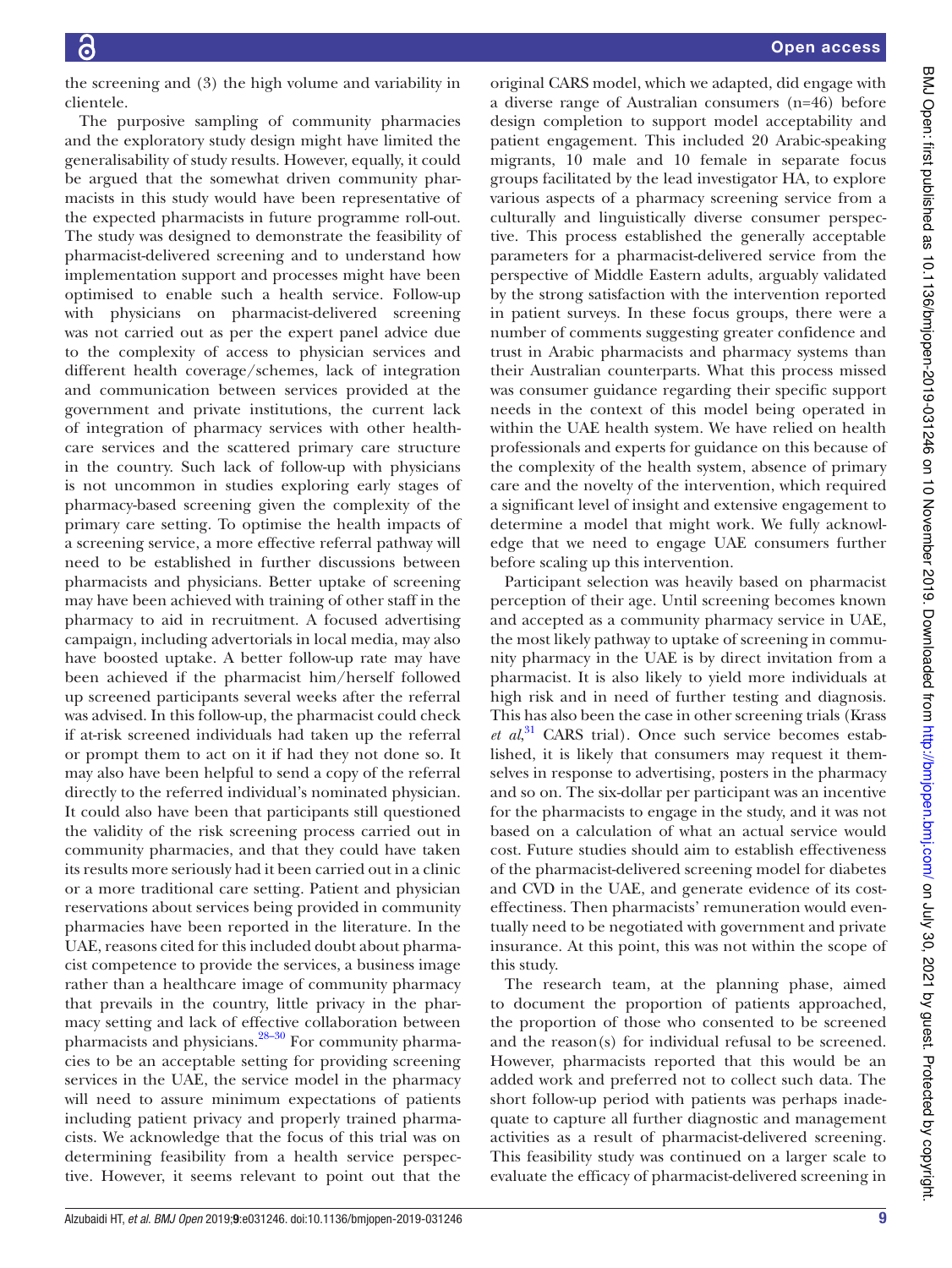#### **CONCLUSIONS**

It is feasible for community pharmacists to screen and refer individuals for diabetes and CVD risks in the UAE. The successful implementation of the screening model in community pharmacy, in terms of identifying at-risk individuals and advising them to visit their physicians for further evaluation, offers a new platform to increase screening capacity within the primary care setting, and represents a key opportunity for the early detection and intervention to tackle the increasing burden of both diseases. However, pathways for the integration of the pharmacist- delivered screening service with physicians in primary care are yet to be explored.

#### Author affiliations

<sup>1</sup>Pharmacy Practice & Pharmacotherapy, University of Sharjah, College of Pharmacy, Sharjah, United Arab Emirates

<sup>2</sup> Center for Global Health Delivery–Dubai, Harvard Medical School, Dubai, United Arab Emirates

<sup>3</sup>Ajman University of Science and Technology College of Pharmacy and Health Science, Ajman, United Arab Emirates

4 Deakin Rural Health, School of Medicine, Deakin University, Geelong, Victoria, Australia

<sup>5</sup>Institute for Healthcare Transformation, Deakin University, Geelong, Victoria, Australia

<sup>6</sup>Faculty of Pharmacy, University of Sydney, Sydney, New South Wales, Australia

Acknowledgements The authors sincerely thank study participants for their time, and participating pharmacists and pharmacies including Bin Sina Group, Makkah Group and Al Seha Wal Jamal Group. Special thanks for the field team of brilliant pharmacists: Mr Ward Saidawi, Ms Safa Al Awad, Ms Amna Othman and Ms Lujain Aloum for their exceptional efforts in data collection/management and postimplementation support. The authors are grateful for valuable input from Professor Rifat Atun, School of Public Health, Harvard University.

Contributors HTA designed the study, supervised data collection process, assisted with data analysis, wrote, reviewed and edited the entire manuscript. SC and RC analysed data, reviewed and edited manuscript. SH wrote parts of manuscript. KM and IK assisted with designing of the study, reviewed the methods and data analysis contributed to the discussion, and reviewed all drafts.

Funding This research was supported by two research grants: (1) the research cooperative grant from Center for Global Health Delivery- Dubai, Harvard Medical School, Harvard University (agreement No. 027562-746845-0302), (2) operational grant from the University of Sharjah.

Competing interests None declared.

#### Patient consent for publication Obtained.

Ethics approval This study was approved by the Research Ethics Committee of the University of Sharjah, the Ministry of Health and Prevention in the United Arab Emirates, and deemed Exempt by the Harvard T.H. Chan School of Public Health Institutional Review Board.

Provenance and peer review Not commissioned; externally peer reviewed.

Data availability statement Data are available on reasonable request.

Open access This is an open access article distributed in accordance with the Creative Commons Attribution Non Commercial (CC BY- NC 4.0) license, which permits others to distribute, remix, adapt, build upon this work non-commercially, and license their derivative works on different terms, provided the original work is properly cited, appropriate credit is given, any changes made indicated, and the use is non-commercial. See: http://creativecommons.org/licenses/by-nc/4.0/.

#### OrCID iD

Hamzah Tareg Alzubaidi http://orcid.org/0000-0001-5122-271X

#### **REFERENCES**

- 1 Forouzanfar MH, Afshin A, Alexander LT, et al. Global, regional, and national comparative risk assessment of 79 behavioural, environmental and occupational, and metabolic risks or clusters of risks, 1990-2015: a systematic analysis for the global burden of disease study 2015. Lancet 2016;388:1659–724.
- 2 Unnikrishnan R, Pradeepa R, Joshi SR, et al. Type 2 diabetes: Demystifying the global epidemic. Diabetes 2017;66:1432–42.10.2337/db16-0766
- 3 Guariguata L, Whiting DR, Hambleton I, et al. Global estimates of diabetes prevalence for 2013 and projections for 2035. Diabetes Res Clin Pract 2014;103:137–49.
- Ogurtsova K, da Rocha Fernandes JD, Huang Y, et al. IDF diabetes atlas: global estimates for the prevalence of diabetes for 2015 and 2040. Diabetes Res Clin Pract 2017;128:40–50.
- 5 Roth GA, Johnson C, Abajobir A, et al. Global, regional, and national burden of cardiovascular diseases for 10 causes, 1990 to 2015. J Am Coll Cardiol 2017;70:1–25.
- 6 Einarson TR, Acs A, Ludwig C, et al. Prevalence of cardiovascular disease in type 2 diabetes: a systematic literature review of scientific evidence from across the world in 2007-2017. Cardiovasc Diabetol 2018;17:83.
- 7 Beagley J, Guariguata L, Weil C, et al. Global estimates of undiagnosed diabetes in adults. Diabetes Res Clin Pract 2014;103:150–60.
- The 10-year cost-effectiveness of lifestyle intervention or metformin for diabetes prevention. An intent-to-treat analysis of the DPP/ DPPOS. 2012;35:723–30.
- 9 Lindström J, Ilanne-Parikka P, Peltonen M, et al. Sustained reduction in the incidence of type 2 diabetes by lifestyle intervention: follow-up of the Finnish diabetes prevention study. Lancet 2006;368:1673–9.
- 10 Siu AL. Screening for abnormal blood glucose and type 2 diabetes mellitus: U.S. preventive services Task force recommendation StatementScreening for abnormal blood glucose and type 2 diabetes mellitus. Ann Intern Med 2015;163:861–8.
- 11 Abuyassin B, Laher I. Diabetes epidemic sweeping the Arab world. World J Diabetes 2016;7:165–74.
- 12 Badran M, Laher I. Type II diabetes mellitus in Arabic-speaking countries. Int J Endocrinol 2012;2012:902873.
- 13 Alzubaidi H, Mc Narmara K, Kilmartin GM, et al. The relationships between illness and treatment perceptions with adherence to diabetes self-care: a comparison between Arabic-speaking migrants and Caucasian English-speaking patients. Diabetes Res Clin Pract 2015;110:208–17.
- 14 Alzubaidi H, Mc Namara K, Browning C, et al. Barriers and enablers to healthcare access and use among Arabic- speaking and Caucasian English- speaking patients with type 2 diabetes mellitus: a qualitative comparative study. **BMJ Open** 2015;5:e008687.
- 15 Alzubaidi H, Mc Mamara K, Chapman C, et al. Medicine-taking experiences and associated factors: comparison between Arabicspeaking and Caucasian English-speaking patients with Type 2 diabetes. Diabet. Med. 2015;32:1625–33.
- 16 Ayorinde AA, Porteous T, Sharma P. Screening for major diseases in community pharmacies: a systematic review. Int J Pharm Pract 2013;21:349–61.
- 17 Willis A, Rivers P, Gray LJ, et al. The effectiveness of screening for diabetes and cardiovascular disease risk factors in a community pharmacy setting. PLoS One 2014;9:e91157.
- 18 San-Juan-Rodriguez A, Newman TV, Hernandez I, et al. Impact of community pharmacist-provided preventive services on clinical, utilization, and economic outcomes: an umbrella review. Prev Med 2018;115:145–55.
- 19 Mc Namara KP, Dunbar JA, Philpot B, et al. Potential of pharmacists to help reduce the burden of poorly managed cardiovascular risk. Aust J Rural Health 2012;20:67–73.
- 20 Sulaiman N, Elbadawi S, Hussein A, et al. Prevalence of overweight and obesity in United Arab Emirates Expatriates: the UAE national diabetes and lifestyle study. Diabetol Metab Syndr 2017;9.
- 21 Alzubaidi H, Saidawi W, Mc Namara K. Pharmacist views and pharmacy capacity to deliver professional services in the United Arab Emirates. Int J Clin Pharm 2018;40:1106-15.